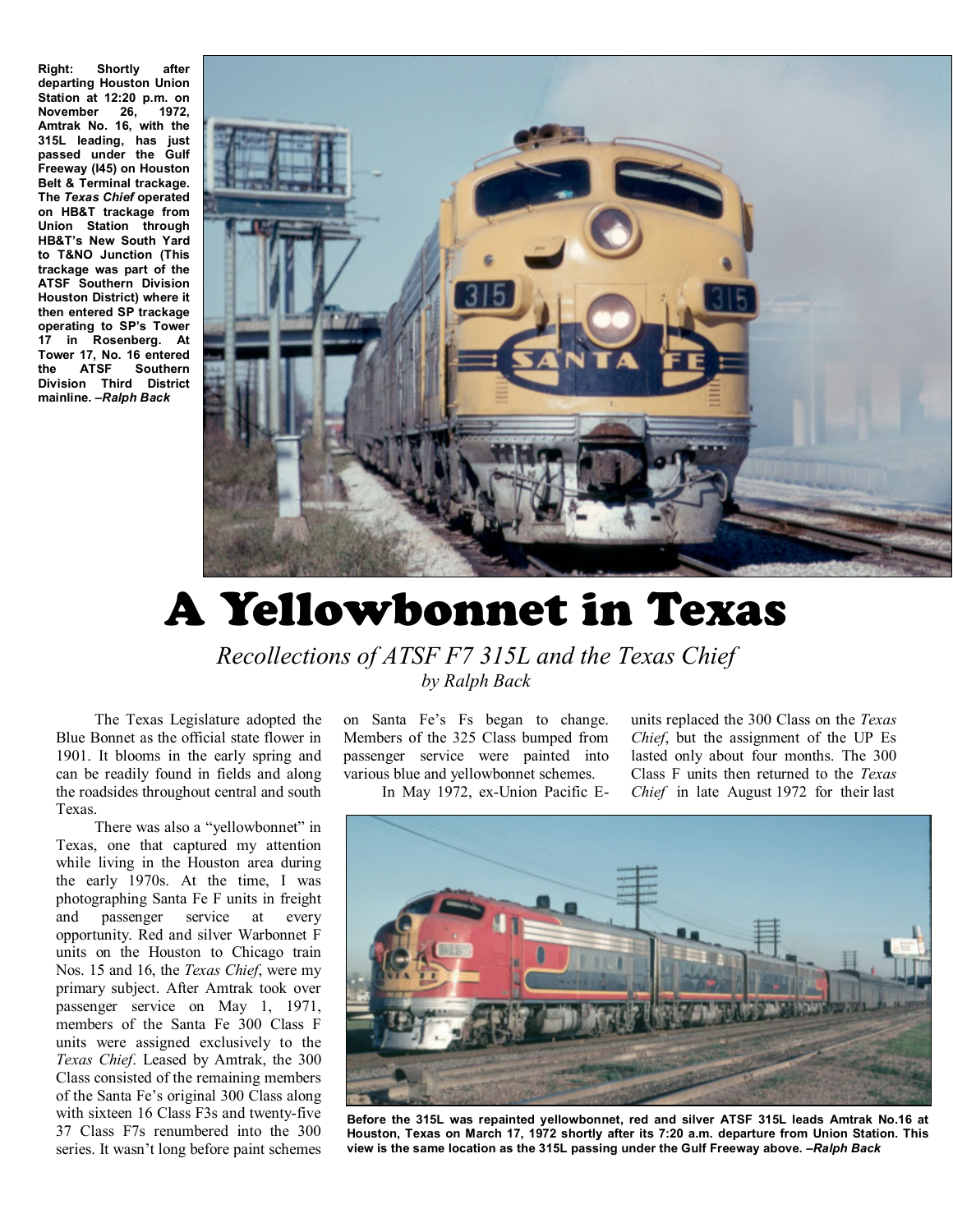



**The 315L leads No. 16 past a pair of vintage semaphores at Orchard, Texas on March 17, 1973. Orchard is located at MP 76.2 on the Southern Division Third District. This was ATS territory and the maximum authorized speed for passenger trains at this location was 90 MPH. –***Ralph Back*



**At Rosenberg, Texas December 16, 1972, the 315L and four B units accelerate No. 16 eastbound. The location is north of SP's Tower 17 at Rosenberg on the Southern Division Third District. This is the second unit to wear this number on the Santa Fe; the original 315L was renumbered to 334L in November 1952. –***Ralph Back*

**Left: With the 315L leading, Amtrak No. 16 at Houston Union Station awaits its 12:20 p.m. departure on December 31, 1972. This was No. 15's train that had arrived the previous evening and backed into Union Station to be ready for departure as No. 16 the next day. Amtrak shifted operations to the Southern Pacific station in 1974. –***Ralph Back*

stand in passenger service. At this time, ATSF Southern Division Timetable No. 12 was in effect (Effective Sunday, June 11, 1972), and the daily Houston departure time of Amtrak No. 16, the *Texas Chief*, had changed from 7:20 a.m. to 12:20 p.m. The return of F units assigned to the *Texas Chief* brought a change - the yellowbonnet paint scheme. Santa Fe painted two of the 300 Class F7As and one F3B (304L, 315L, and 319B) in this new scheme. F7A 304L was assigned to Barstow and not used in Texas, but the 315L and 319B were assigned to the *Texas Chief* (with a maintenance base at Cleburne), and the 315L could be found frequently as the lead unit.

 The schedule change allowed for better photo possibilities. The accompanying photographs are all of timetable eastward Amtrak No. 16, the *Texas Chief*, on the Houston, Second, and Third Districts of the ATSF Southern Division, and are my personnel recollection of a short period of time in the history of ATSF F units in passenger service.

 ATSF 315L (built as Santa Fe 37 Class 40L b/n 8307 b/d 9/49) was in Amtrak service for less than one year while painted in the yellowbonnet scheme, and I photographed her leading No. 16 many times. Amtrak reportedly did not like the yellowbonnet scheme, and no other 300 Class F units were repainted while in Amtrak service. In July 1973, the Amtrak SDP40Fs were delivered and assigned to the *Texas Chief* thus ending the use of Santa Fe F units. The 315L was then assigned to Chicago-Kansas City freight service until retired in March 1974. It was converted to CF7 2517 in June 1974.

## **325 Class Yellowbonnets**

 Two F7As of the 325 Class,  $331L(2<sup>nd</sup>)$  and  $333L(2<sup>nd</sup>)$ , were painted in the yellowbonnet scheme similar to the 300 Class 315L and 304L – yellow nose, blue cigar band logo, and no nose stripe. Both these units had blue pilots and black trucks rather than silver, and were Phase II F7s with 48" dynamic brake fan, rounded corner side access doors, no rear roof overhang, stainless-steel Farr-air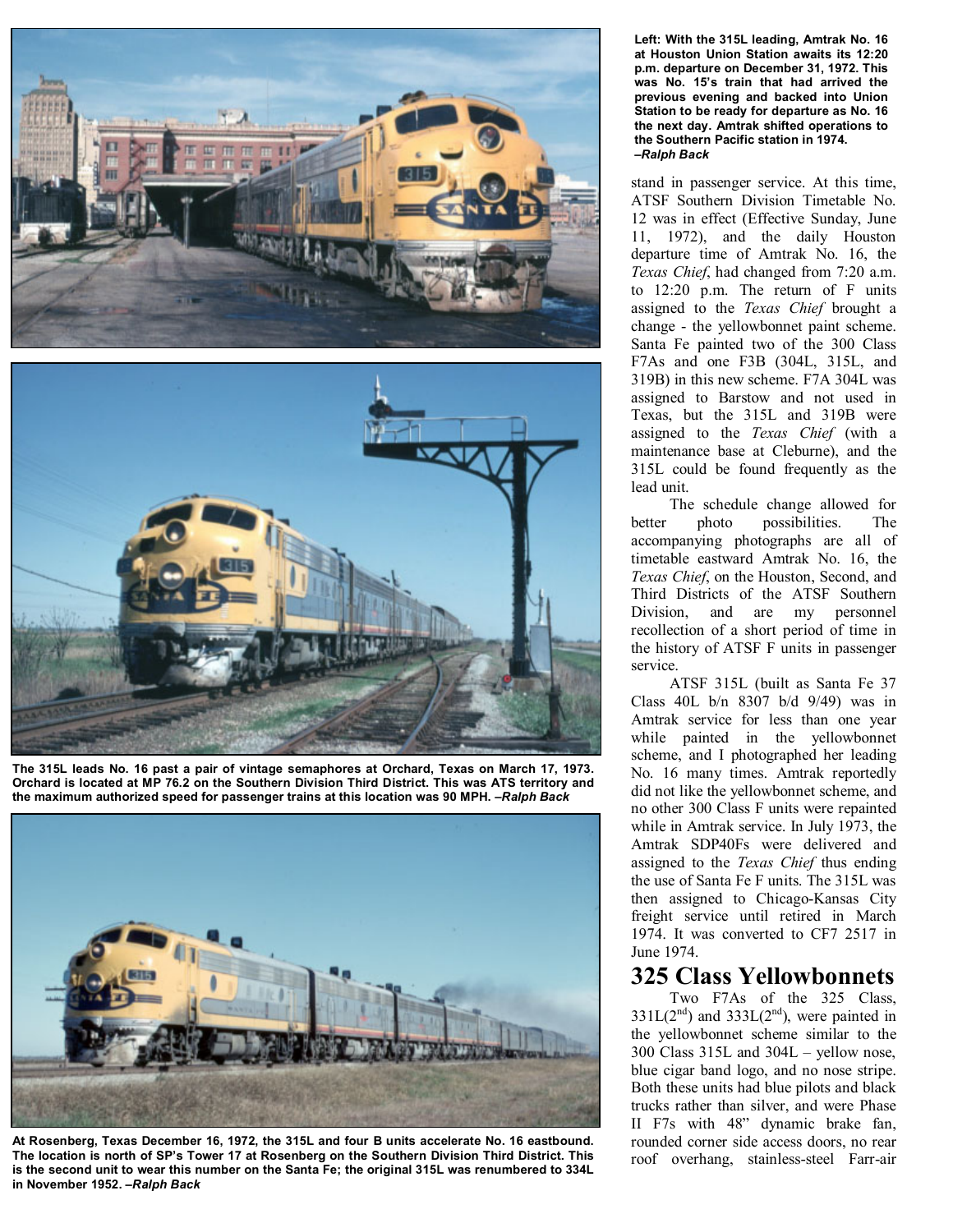grilles with vertical slits, and twin pairs of vertical-slit side air intake louvers.

## **Modeling F7 315L in HO Scale**

 ATSF 315L is a Phase I early model F7, and either the Highliner or Intermountain Railway undecorated version Phase I F7A is a good starting point for modeling the 315L. (Stewart Hobbies, Inc. also makes a Phase I early F7A with horizontal-slit grilles but these are molded to the plastic body and would be difficult to replace.) Both have the front pilot with hollow step on the side and headlight in the nose door which are correct for the 315L. Phase I early F7 characteristics include 36" diameter dynamic brake fan, rear roof overhand, square corners on side access doors, horizontal-slit side air-intake louvers, and horizontal-slit stainless-steel side grilles. Over the years Santa Fe made modifications to the 40L before it was renumbered to 315L. One of the most noticeable changes is replacement of the stainless steel horizontal-slit side grilles with the Farr stainless steel vertical-slit side grilles. Intermountain offers the undecorated F7A with etched-metal Farr stainless steel vertical-slit side grilles and choice of front pilot. The Highliner shell grilles must be purchased separately but they do have a Farr etched-metal verticalslit side grille. The rear roof overhang may have been removed also but I could not find any photos of the rear of the 40L or the 315L to confirm this. The Intermountain F7A shell comes with rounded corner side access doors while the 315L had the square corner side access doors; and it also has the round style sand-filter hatches while the 315L had the slotted style hatches.

![](_page_2_Picture_3.jpeg)

**ATSF F7 315L rests at Houston Union Station on December 31, 1972. Note the '**CLEBURNE**' maintenance stencil on the front of the unit and the Farr vertical-slit stainless steel side grilles that replaced the horizontal-slit grilles early on. The 315L was a Phase I early F7 and renumbered into the 300 Class as 315L from the 37 Class 40L. –***Ralph Back*

![](_page_2_Picture_5.jpeg)

**The 315L on No. 16 at Kenney, Texas on November 26, 1972. Kenney is located about nine miles north of Bellville at MP 116 on the Southern Division Second District. –***Ralph Back*

**Right: At 12:20 p.m. June 17, 1973, Amtrak No. 16 with 315L leading is departing Houston Union Station. In just a few weeks Amtrak SDP40Fs would replace the Santa Fe F units on the** *Texas Chief***. ATSF steam generator car 133 is in the consist. It was painted in this red, white, and blue scheme and used in the display train "The Spirit of '76" that ran from Richmond, California to Richmond, Virginia in late 1972. –***Ralph Back*

![](_page_2_Picture_8.jpeg)